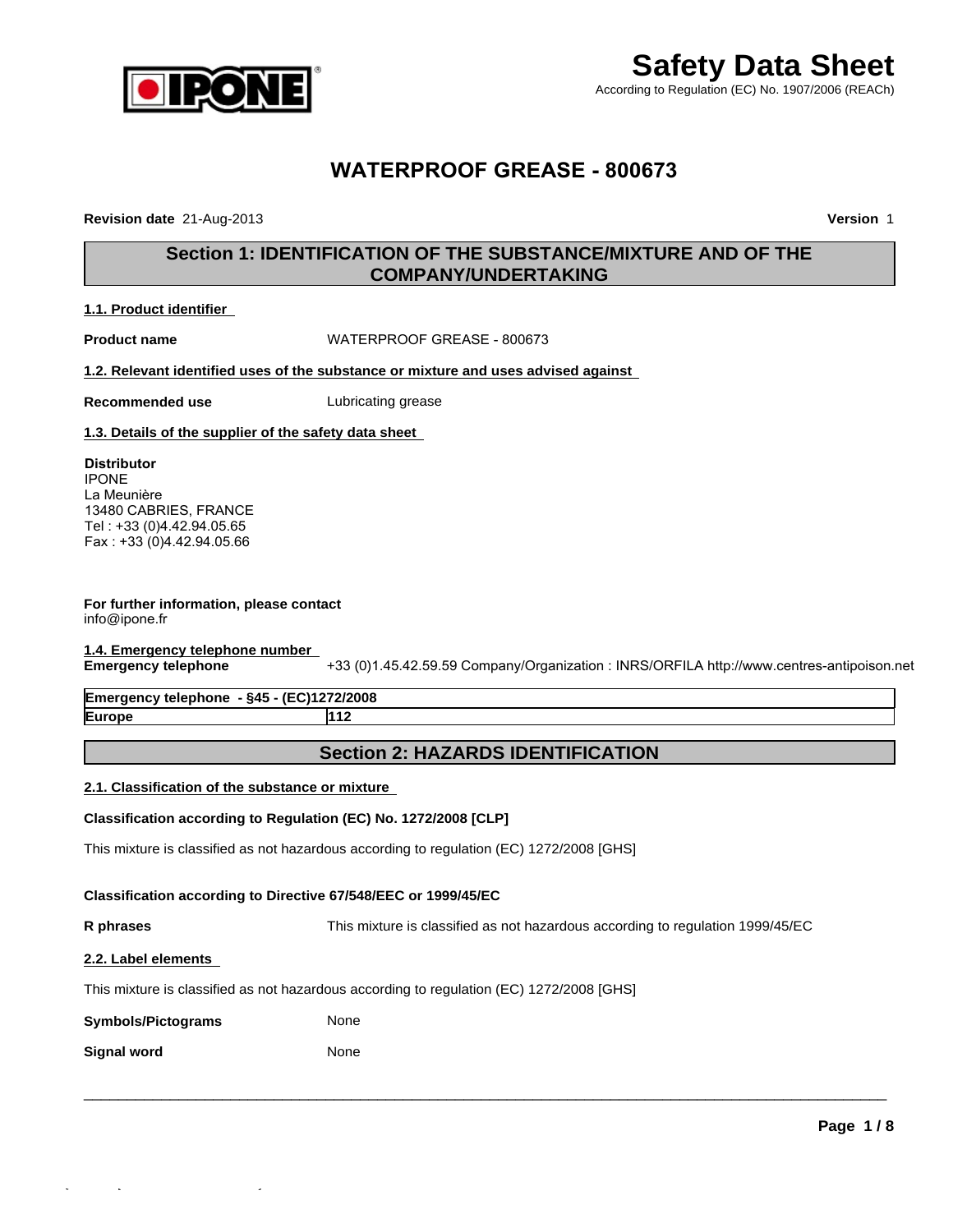### **2.3. Other hazards**

No information available

### **Section 3: COMPOSITION/INFORMATION ON INGREDIENTS**

 $\_$  ,  $\_$  ,  $\_$  ,  $\_$  ,  $\_$  ,  $\_$  ,  $\_$  ,  $\_$  ,  $\_$  ,  $\_$  ,  $\_$  ,  $\_$  ,  $\_$  ,  $\_$  ,  $\_$  ,  $\_$  ,  $\_$  ,  $\_$  ,  $\_$  ,  $\_$  ,  $\_$  ,  $\_$  ,  $\_$  ,  $\_$  ,  $\_$  ,  $\_$  ,  $\_$  ,  $\_$  ,  $\_$  ,  $\_$  ,  $\_$  ,  $\_$  ,  $\_$  ,  $\_$  ,  $\_$  ,  $\_$  ,  $\_$  ,

#### **3.2. Mixtures**

This mixture is classified as not hazardous according to regulation (EC) 1272/2008 [GHS]

#### **Ingredient comments**

This product is a aluminium thickened lubricating grease based on medicinal white oil with additives.

### **Full text of R-phrases: see section 16**

### **Full text of H- and EUH-phrases: see section 16**

### **Section 4: FIRST AID MEASURES**

### **4.1. Description of first aid measures**

| <b>Inhalation</b>                                                | Move to fresh air in case of accidental inhalation of vapors.                               |  |
|------------------------------------------------------------------|---------------------------------------------------------------------------------------------|--|
| <b>Skin contact</b>                                              | Wash with soap and water.                                                                   |  |
| Eye contact                                                      | Rinse thoroughly with plenty of water, also under the eyelids.                              |  |
| Ingestion                                                        | Do NOT induce vomiting. IF SWALLOWED: Call a POISON CENTER or doctor if you feel<br>unwell. |  |
| 4.2. Most important symptoms and effects, both acute and delayed |                                                                                             |  |

**Symptoms** None known.

### **4.3. Indication of any immediate medical attention and special treatment needed**

**Note to physicians** Treat symptomatically.

### **Section 5: FIRE FIGHTING MEASURES**

### **5.1. Extinguishing media**

### **Suitable extinguishing media**

Use CO2, dry chemical, or foam.

### **Unsuitable extinguishing media**

Do not use a solid water stream as it may scatter and spread fire.

### **5.2. Special hazards arising from the substance or mixture**

Not flammable. Fire may produce irritating and/or toxic gases.

### **5.3. Advice for firefighters**

In the event of fire and/or explosion do not breathe fumes.

### **Section 6: ACCIDENTAL RELEASE MEASURES**

 $\_$  ,  $\_$  ,  $\_$  ,  $\_$  ,  $\_$  ,  $\_$  ,  $\_$  ,  $\_$  ,  $\_$  ,  $\_$  ,  $\_$  ,  $\_$  ,  $\_$  ,  $\_$  ,  $\_$  ,  $\_$  ,  $\_$  ,  $\_$  ,  $\_$  ,  $\_$  ,  $\_$  ,  $\_$  ,  $\_$  ,  $\_$  ,  $\_$  ,  $\_$  ,  $\_$  ,  $\_$  ,  $\_$  ,  $\_$  ,  $\_$  ,  $\_$  ,  $\_$  ,  $\_$  ,  $\_$  ,  $\_$  ,  $\_$  ,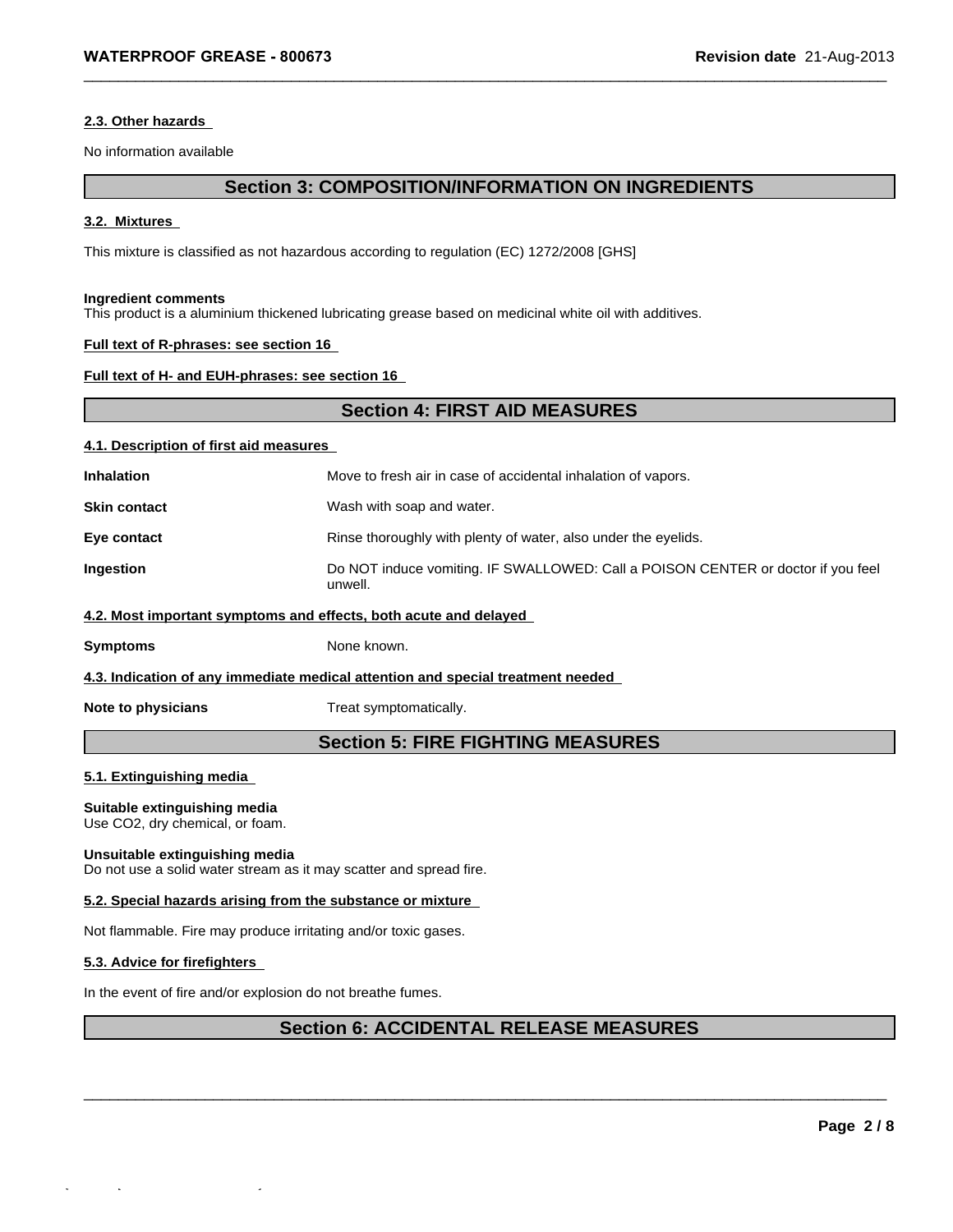### **6.1. Personal precautions, protective equipment and emergency procedures**

#### **Personal precautions**

Extremely slippery when spilled.

### **For emergency responders**

Use personal protection recommended in Section 8.

### **6.2. Environmental precautions**

Prevent further leakage or spillage if safe to do so.

### **6.3. Methods and material for containment and cleaning up**

### **Methods for cleaning up**

Take up with sand or other non-combustible absorbent material and place into containers for later disposal.

### **6.4. Reference to other sections**

### **Other information**

See Section 12: ECOLOGICAL INFORMATION.

### **Section 7: HANDLING AND STORAGE**

 $\_$  ,  $\_$  ,  $\_$  ,  $\_$  ,  $\_$  ,  $\_$  ,  $\_$  ,  $\_$  ,  $\_$  ,  $\_$  ,  $\_$  ,  $\_$  ,  $\_$  ,  $\_$  ,  $\_$  ,  $\_$  ,  $\_$  ,  $\_$  ,  $\_$  ,  $\_$  ,  $\_$  ,  $\_$  ,  $\_$  ,  $\_$  ,  $\_$  ,  $\_$  ,  $\_$  ,  $\_$  ,  $\_$  ,  $\_$  ,  $\_$  ,  $\_$  ,  $\_$  ,  $\_$  ,  $\_$  ,  $\_$  ,  $\_$  ,

### **7.1. Precautions for safe handling**

### **Advice on safe handling**

Extremely slippery when spilled.

### **General hygiene considerations**

Handle in accordance with good industrial hygiene and safety practice. Avoid prolonged or repeated contact with skin.

### **7.2. Conditions for safe storage, including any incompatibilities**

### **Storage conditions**

Keep containers tightly closed in a cool, well-ventilated place. Keep at a temperature not exceeding 45°C. Keep away from heat, sparks and open flame.

### **7.3. Specific end use(s)**

### **Risk management methods**

The information required is contained in this Safety Data Sheet.

### **Section 8: EXPOSURE CONTROLS/PERSONAL PROTECTION**

 $\_$  ,  $\_$  ,  $\_$  ,  $\_$  ,  $\_$  ,  $\_$  ,  $\_$  ,  $\_$  ,  $\_$  ,  $\_$  ,  $\_$  ,  $\_$  ,  $\_$  ,  $\_$  ,  $\_$  ,  $\_$  ,  $\_$  ,  $\_$  ,  $\_$  ,  $\_$  ,  $\_$  ,  $\_$  ,  $\_$  ,  $\_$  ,  $\_$  ,  $\_$  ,  $\_$  ,  $\_$  ,  $\_$  ,  $\_$  ,  $\_$  ,  $\_$  ,  $\_$  ,  $\_$  ,  $\_$  ,  $\_$  ,  $\_$  ,

### **8.1. Control parameters**

**Derived No Effect Level (DNEL)** No information available.

**Predicted No Effect Concentration** No information available.

**(PNEC)**

**8.2. Exposure controls** 

**Engineering controls** None under normal processing.

### **Personal protective equipment**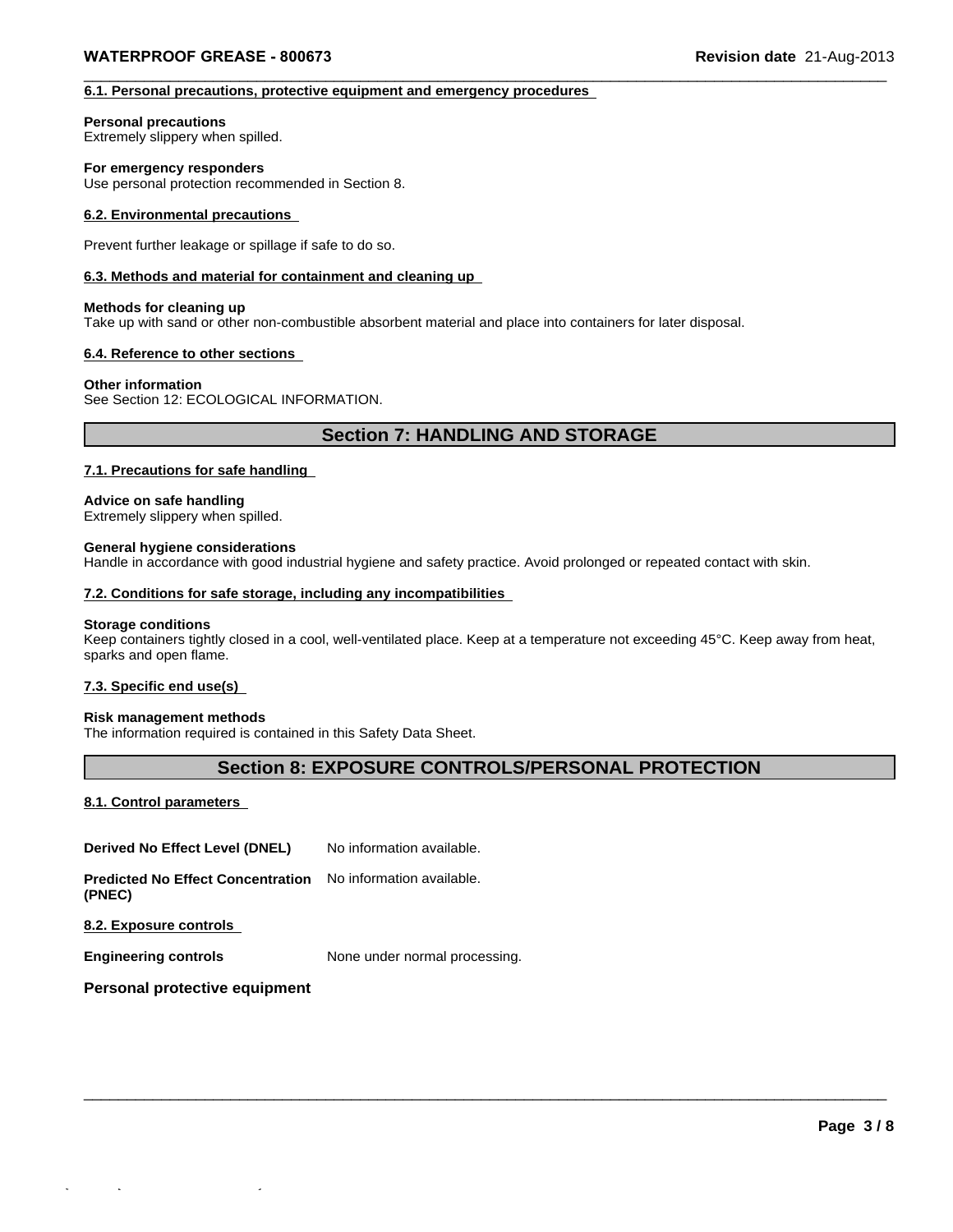

| <b>Hand protection</b>                                                                | Wear protective nitrile rubber gloves. Thickness $\geq 0.38$ mm - breakthrough time >480<br>minutes. Thickness 0.1 mm - splash protection. Ensure that the breakthrough time of the<br>glove material is not exceeded. Refer to glove supplier for information on breakthrough time<br>for specific gloves. |
|---------------------------------------------------------------------------------------|-------------------------------------------------------------------------------------------------------------------------------------------------------------------------------------------------------------------------------------------------------------------------------------------------------------|
| <b>Eve/face Protection</b><br><b>Body protection</b><br><b>Respiratory protection</b> | Avoid contact with eyes.<br>Suitable protective clothing.<br>None under normal processing. In case of mist, spray or aerosol exposure wear suitable<br>personal respiratory protection and protective suit.                                                                                                 |
| General hygiene considerations                                                        | Handle in accordance with good industrial hygiene and safety practice.                                                                                                                                                                                                                                      |
| <b>Environmental exposure controls</b>                                                | Prevent product from entering drains.                                                                                                                                                                                                                                                                       |

### **Section 9: PHYSICAL AND CHEMICAL PROPERTIES**

### **9.1. Information on basic physical and chemical properties**

| <b>Physical state</b><br><b>Appearance</b><br>Color<br><b>Odor threshold</b><br><b>Explosive properties</b><br><b>Oxidizing properties</b> | Semi-solid<br>Smooth<br>light beige<br>No information available<br>No information available<br>No information available |                          |
|--------------------------------------------------------------------------------------------------------------------------------------------|-------------------------------------------------------------------------------------------------------------------------|--------------------------|
| <b>Property</b>                                                                                                                            | Values                                                                                                                  | Remarks • Method         |
| рH                                                                                                                                         |                                                                                                                         | No information available |
| Melting point/freezing point                                                                                                               |                                                                                                                         | No information available |
| Boiling point/boiling range                                                                                                                |                                                                                                                         | Not applicable           |
| <b>Flash point</b>                                                                                                                         | $> 150$ °C $/ > 302$ °F                                                                                                 | Based on base oils       |
| <b>Evaporation rate</b>                                                                                                                    |                                                                                                                         | Not applicable           |
| Flammability (solid, gas)                                                                                                                  |                                                                                                                         | No information available |
| <b>Flammability limits in air</b>                                                                                                          |                                                                                                                         | No information available |
| Vapor pressure                                                                                                                             |                                                                                                                         | Not applicable           |
| <b>Vapor Density</b>                                                                                                                       |                                                                                                                         | Not applicable           |
| <b>Specific gravity</b>                                                                                                                    |                                                                                                                         | No information available |
| Solubility(ies)                                                                                                                            |                                                                                                                         | No information available |
| <b>Partition coefficient</b>                                                                                                               |                                                                                                                         | No information available |
| (n-octanol/water)                                                                                                                          |                                                                                                                         |                          |
| <b>Autoignition temperature</b>                                                                                                            |                                                                                                                         | No information available |
| <b>Decomposition temperature</b>                                                                                                           |                                                                                                                         | No information available |
| <b>Kinematic viscosity</b>                                                                                                                 |                                                                                                                         | No information available |
| <b>Dynamic viscosity</b>                                                                                                                   |                                                                                                                         | No information available |

### **9.2. Other information**

Quick-FDS [19903-65277-31773-016889] - 2022-06-28 - 18:07:57

**Density** < 1000 kg/m<sup>3</sup> @ 25 °C / 77 °F

### **Section 10: STABILITY AND REACTIVITY**

 $\_$  ,  $\_$  ,  $\_$  ,  $\_$  ,  $\_$  ,  $\_$  ,  $\_$  ,  $\_$  ,  $\_$  ,  $\_$  ,  $\_$  ,  $\_$  ,  $\_$  ,  $\_$  ,  $\_$  ,  $\_$  ,  $\_$  ,  $\_$  ,  $\_$  ,  $\_$  ,  $\_$  ,  $\_$  ,  $\_$  ,  $\_$  ,  $\_$  ,  $\_$  ,  $\_$  ,  $\_$  ,  $\_$  ,  $\_$  ,  $\_$  ,  $\_$  ,  $\_$  ,  $\_$  ,  $\_$  ,  $\_$  ,  $\_$  ,

**10.1. Reactivity**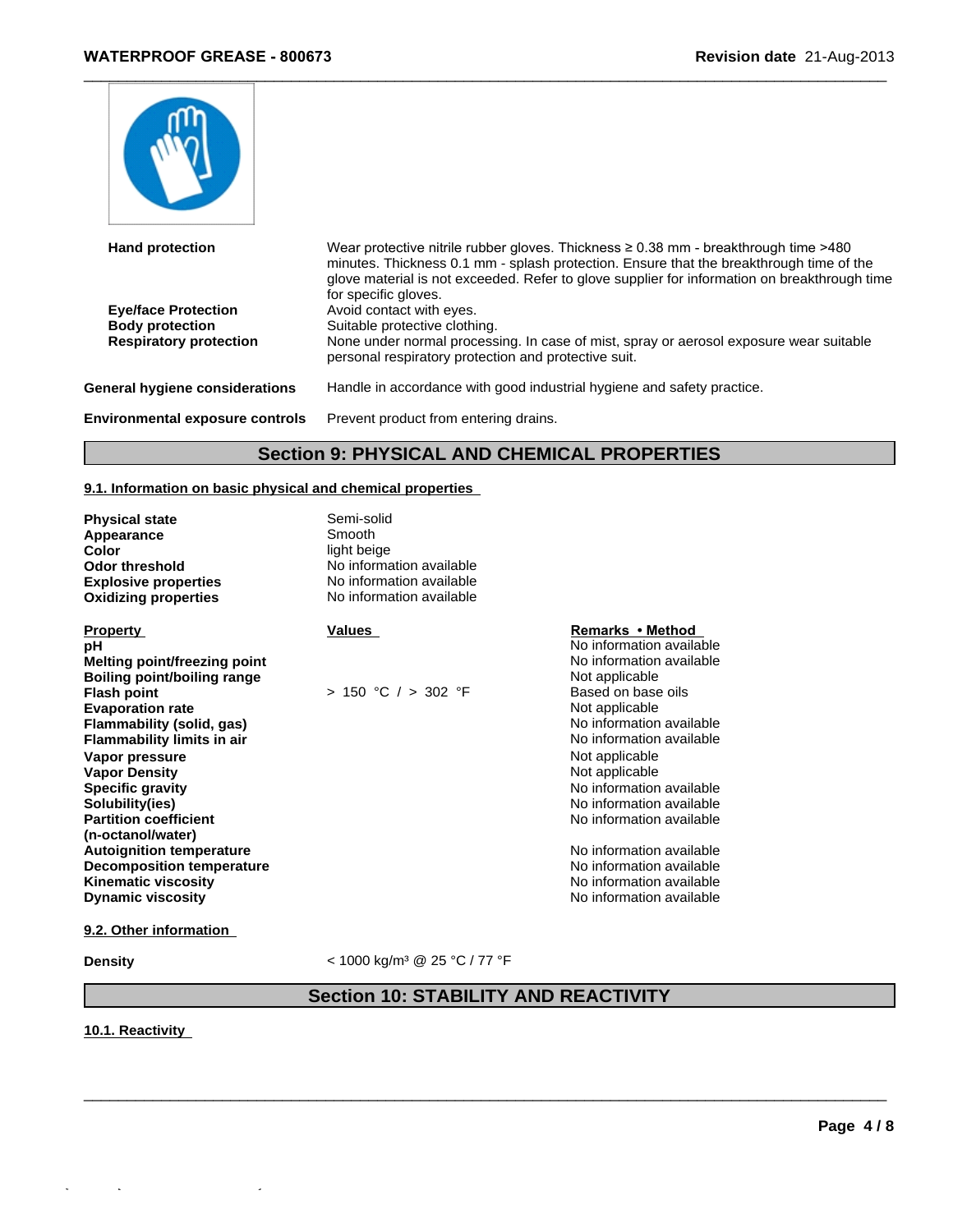$\_$  ,  $\_$  ,  $\_$  ,  $\_$  ,  $\_$  ,  $\_$  ,  $\_$  ,  $\_$  ,  $\_$  ,  $\_$  ,  $\_$  ,  $\_$  ,  $\_$  ,  $\_$  ,  $\_$  ,  $\_$  ,  $\_$  ,  $\_$  ,  $\_$  ,  $\_$  ,  $\_$  ,  $\_$  ,  $\_$  ,  $\_$  ,  $\_$  ,  $\_$  ,  $\_$  ,  $\_$  ,  $\_$  ,  $\_$  ,  $\_$  ,  $\_$  ,  $\_$  ,  $\_$  ,  $\_$  ,  $\_$  ,  $\_$  , Stable.

### **10.2. Chemical stability**

Stable under normal conditions.

### **10.3. Possibility of hazardous reactions**

None under normal processing.

### **10.4. Conditions to avoid**

Heat

### **10.5. Incompatible materials**

Strong oxidizing agents.

### **10.6. Hazardous decomposition products**

None under normal processing.

### **Section 11: TOXICOLOGICAL INFORMATION**

### **11.1. Information on toxicological effects**

| <b>Acute toxicity</b>             | Not hazardous based on component data. |
|-----------------------------------|----------------------------------------|
| <b>Skin corrosion/irritation</b>  | Not hazardous based on component data. |
| Serious eye damage/eye irritation | Not hazardous based on component data. |
| <b>Sensitization</b>              | Not hazardous based on component data. |
| Germ cell mutagenicity            | Not hazardous based on component data. |
| Carcinogenicity                   | Not hazardous based on component data. |
| <b>Reproductive toxicity</b>      | Not hazardous based on component data. |
| <b>STOT-single exposure</b>       | Not hazardous based on component data. |
| <b>STOT-repeated exposure</b>     | Not hazardous based on component data. |
| <b>Aspiration hazard</b>          | Not hazardous based on component data. |

### **Product Information**

Quick-FDS [19903-65277-31773-016889] - 2022-06-28 - 18:07:57

Product does not present an acute toxicity hazard based on known or supplied information

| <b>Inhalation</b>   | Inhalation of oil mist may cause irritation, headaches, nausea and breathing difficulties. |
|---------------------|--------------------------------------------------------------------------------------------|
| Eye contact         | Not expected to cause eye irritation                                                       |
| <b>Skin contact</b> | Prolonged contact may cause redness and irritation                                         |
| <b>Ingestion</b>    | Malaise (vaque feeling of discomfort)                                                      |

### **Section 12: ECOLOGICAL INFORMATION**

 $\_$  ,  $\_$  ,  $\_$  ,  $\_$  ,  $\_$  ,  $\_$  ,  $\_$  ,  $\_$  ,  $\_$  ,  $\_$  ,  $\_$  ,  $\_$  ,  $\_$  ,  $\_$  ,  $\_$  ,  $\_$  ,  $\_$  ,  $\_$  ,  $\_$  ,  $\_$  ,  $\_$  ,  $\_$  ,  $\_$  ,  $\_$  ,  $\_$  ,  $\_$  ,  $\_$  ,  $\_$  ,  $\_$  ,  $\_$  ,  $\_$  ,  $\_$  ,  $\_$  ,  $\_$  ,  $\_$  ,  $\_$  ,  $\_$  ,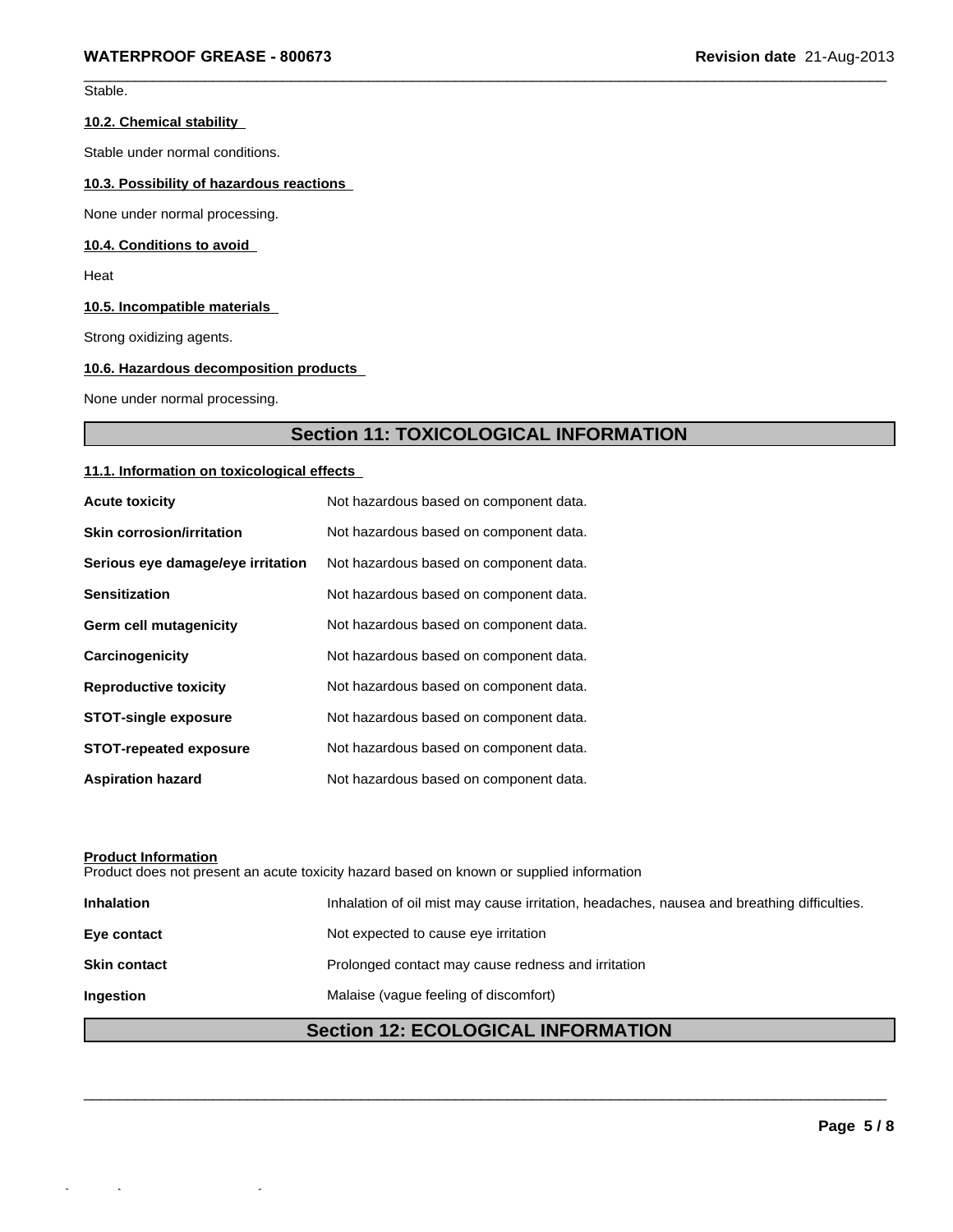### **12.1. Toxicity**

**Ecotoxicity Not regarded as dangerous for the environment. Occasional major emissions or frequently** recurring minor emissions may have a harmful or disturbing effect.

 $\_$  ,  $\_$  ,  $\_$  ,  $\_$  ,  $\_$  ,  $\_$  ,  $\_$  ,  $\_$  ,  $\_$  ,  $\_$  ,  $\_$  ,  $\_$  ,  $\_$  ,  $\_$  ,  $\_$  ,  $\_$  ,  $\_$  ,  $\_$  ,  $\_$  ,  $\_$  ,  $\_$  ,  $\_$  ,  $\_$  ,  $\_$  ,  $\_$  ,  $\_$  ,  $\_$  ,  $\_$  ,  $\_$  ,  $\_$  ,  $\_$  ,  $\_$  ,  $\_$  ,  $\_$  ,  $\_$  ,  $\_$  ,  $\_$  ,

### **12.2. Persistence and degradability**

Not readily biodegradable.

### **12.3. Bioaccumulative potential**

Material does not bioaccumulate.

### **12.4. Mobility in soil**

### **Mobility in soil**

After release, adsorbs onto soil.

### **Mobility**

Insoluble in water.

### **12.5. Results of PBT and vPvB assessment**

No information available.

### **12.6. Other adverse effects**

No information available

### **Section 13: DISPOSAL CONSIDERATIONS**

### **13.1. Waste treatment methods**

| Waste from residues/unused<br>products                     | Disposal should be in accordance with applicable regional, national and local laws and<br>regulations |
|------------------------------------------------------------|-------------------------------------------------------------------------------------------------------|
| <b>Contaminated packaging</b>                              | Dispose of in accordance with federal, state and local regulations.                                   |
| Waste codes / waste designations<br>according to EWC / AVV | 13 08 99                                                                                              |

### **Section 14: TRANSPORT INFORMATION**

 $\_$  ,  $\_$  ,  $\_$  ,  $\_$  ,  $\_$  ,  $\_$  ,  $\_$  ,  $\_$  ,  $\_$  ,  $\_$  ,  $\_$  ,  $\_$  ,  $\_$  ,  $\_$  ,  $\_$  ,  $\_$  ,  $\_$  ,  $\_$  ,  $\_$  ,  $\_$  ,  $\_$  ,  $\_$  ,  $\_$  ,  $\_$  ,  $\_$  ,  $\_$  ,  $\_$  ,  $\_$  ,  $\_$  ,  $\_$  ,  $\_$  ,  $\_$  ,  $\_$  ,  $\_$  ,  $\_$  ,  $\_$  ,  $\_$  ,

Not regulated according to ADR/RID, IMDG, IATA.

### **14.1. UN number**

Not regulated

### **14.2. UN proper shipping name**

Not regulated

### **14.3. Transport hazard class(es)**

Not regulated

### **14.4. Packing group**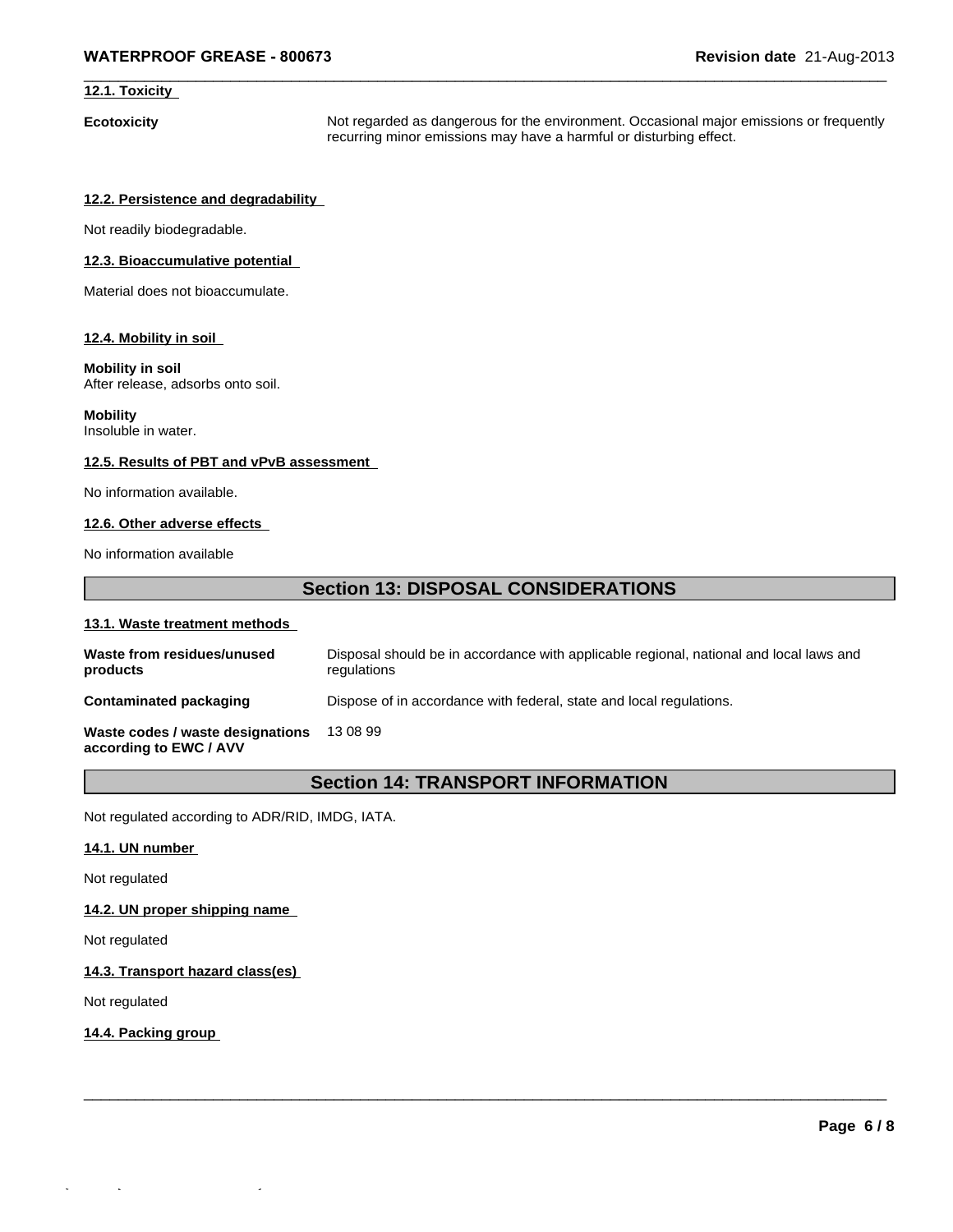Not regulated

### **14.5. Environmental hazards**

Not applicable

### **14.6. Special precautions for user**

None

### **14.7. Transport in bulk according to Annex II of MARPOL 73/78 and the IBC Code**

No information available

### **Section 15: REGULATORY INFORMATION**

 $\_$  ,  $\_$  ,  $\_$  ,  $\_$  ,  $\_$  ,  $\_$  ,  $\_$  ,  $\_$  ,  $\_$  ,  $\_$  ,  $\_$  ,  $\_$  ,  $\_$  ,  $\_$  ,  $\_$  ,  $\_$  ,  $\_$  ,  $\_$  ,  $\_$  ,  $\_$  ,  $\_$  ,  $\_$  ,  $\_$  ,  $\_$  ,  $\_$  ,  $\_$  ,  $\_$  ,  $\_$  ,  $\_$  ,  $\_$  ,  $\_$  ,  $\_$  ,  $\_$  ,  $\_$  ,  $\_$  ,  $\_$  ,  $\_$  ,

### **15.1. Safety, health and environmental regulations/legislation specific for the substance or mixture**

**Water hazard class (WGK)** Slightly hazardous to water (WGK 1)

#### **European Union**

Take note of Directive 98/24/EC on the protection of the health and safety of workers from the risks related to chemical agents at work

#### **International Inventories**

| <b>TSCA</b><br><b>EINECS/ELINCS</b><br><b>DSL/NDSL</b> | Complies<br>Complies<br>Complies |
|--------------------------------------------------------|----------------------------------|
| <b>PICCS</b>                                           | -                                |
| <b>ENCS</b>                                            | ۰                                |
| <b>IECSC</b>                                           | -                                |
| <b>AICS</b>                                            | Complies                         |
| <b>KECL</b>                                            | ۰                                |
| <b>NZIoC</b>                                           | -                                |

#### **Legend**

**TSCA** - United States Toxic Substances Control Act Section 8(b) Inventory **EINECS/ELINCS** European Inventory of Existing Chemical Substances/European List of Notified Chemical Substances **DSL/NDSL** - Canadian Domestic Substances List/Non-Domestic Substances List **PICCS** - Philippines Inventory of Chemicals and Chemical Substances **ENCS** - Japan Existing and New Chemical Substances **IECSC** - China Inventory of Existing Chemical Substances **AICS** - Australian Inventory of Chemical Substances **KECL** - Korean Existing and Evaluated Chemical Substances **NZIoC** - New Zealand Inventory of Chemicals

### **15.2. Chemical safety assessment**

No information available

### **Section 16: OTHER INFORMATION**

 $\Box$ 

### **Full text of R-phrases referred to under sections 2 and 3**

### **Full text of H-Statements referred to under sections 2 and 3**

**Revision date** 21-Aug-2013

**Revision note** Not applicable.